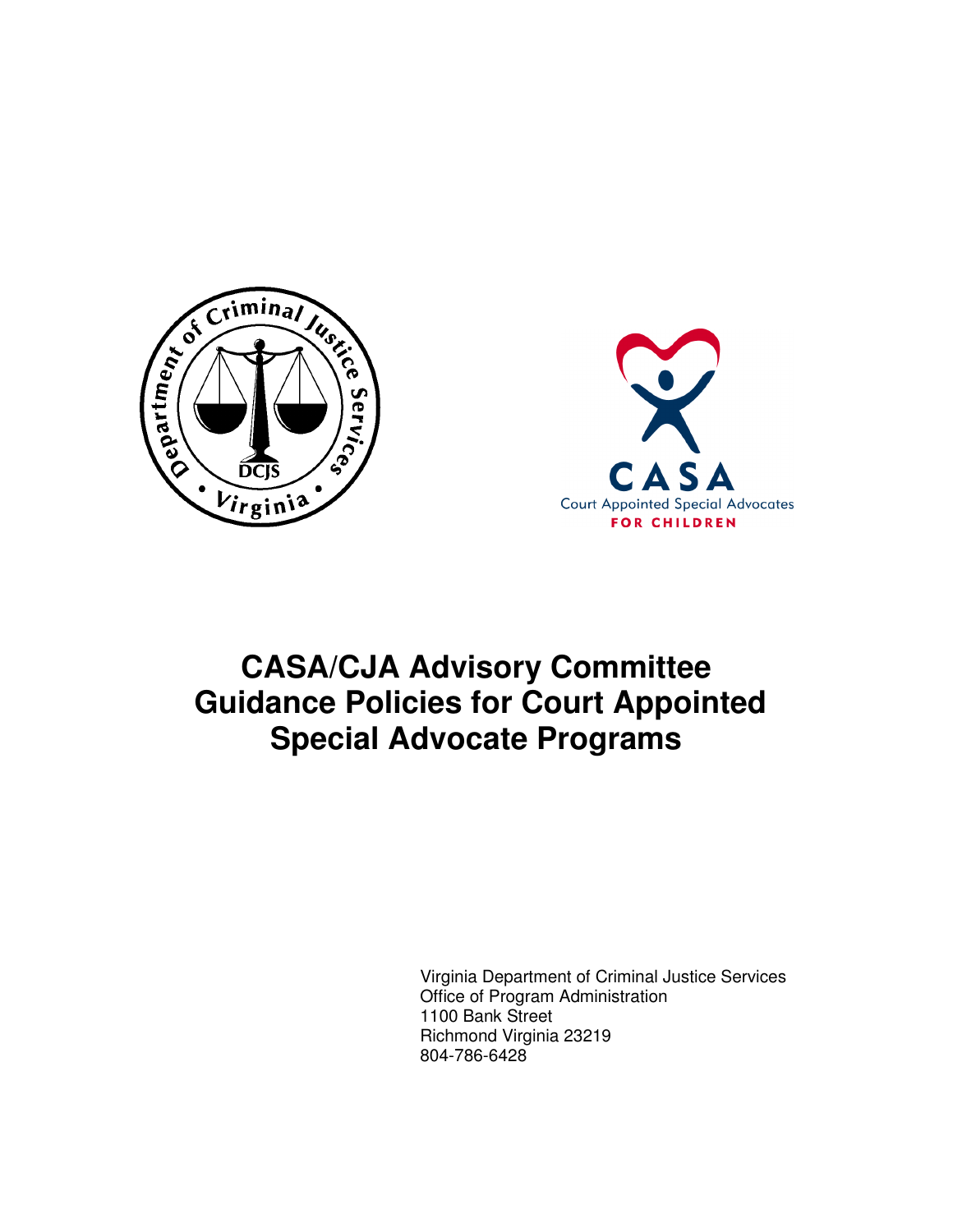The following guidance documents were developed and approved by the Court Appointed Special Advocate/Children's Justice Act (CASA/CJA) Advisory Committee. The CASA/CJA Advisory Committee advises the Department of Criminal Justice Services and its Board on matters related to the CASA program. The Guidance Policies are not binding on local CASA programs but, rather, are intended as guidance on topics that are not articulated in the Code or regulations. Local programs are encouraged to consult with their attorneys if they have questions about interpretation or application of the Virginia Code.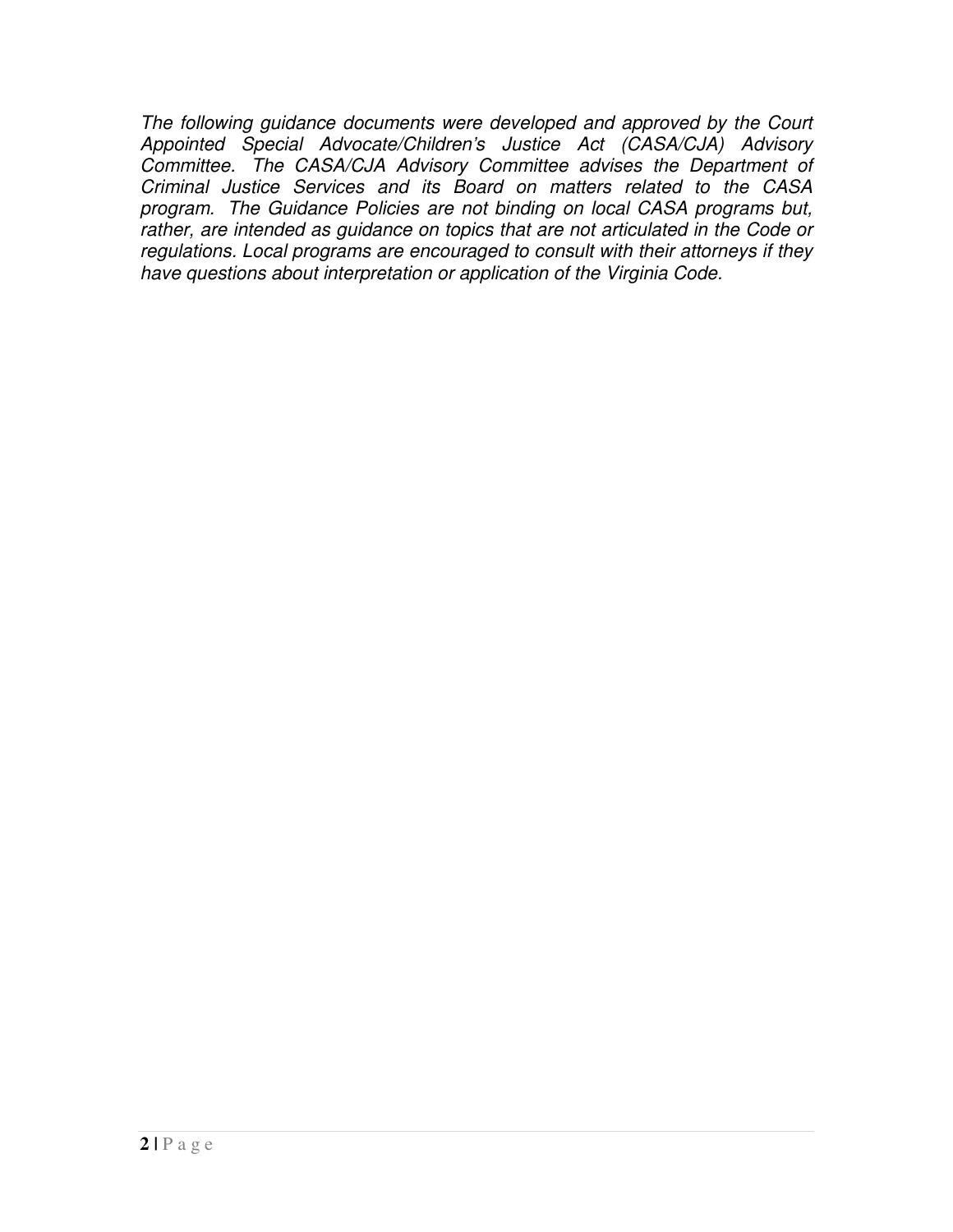# **I. Appropriate Roles and Activities for CASA Volunteers**

The Code of Virginia states the following regarding the duties to Court Appointed Special Advocates who have been appointed to a case:

#### **§ 9.1-153. Volunteer court-appointed special advocates; powers and duties; assignment; qualifications; training.**

A. Services in each local court-appointed special advocate program shall be provided by volunteer court-appointed special advocates, hereinafter referred to as advocates. The advocate's duties shall include:

1. Investigating the case to which he is assigned to provide independent factual information to the court.

2. Submitting to the court of a written report of his investigation in compliance with the provisions of  $\S$  16.1-274. The report may, upon request of the court, include recommendations as to the child's welfare.

3. Monitoring the case to which he is assigned to ensure compliance with the court's orders.

4. Assisting any appointed guardian ad litem to represent the child in providing effective representation of the child's needs and best interests.

5. Reporting a suspected abused or neglected child pursuant to § 63.1-248.3.

CASA volunteer case activities should be linked to one of the five codified duties described above. If the activity is not directly related to performing one of these duties, the volunteer should not engage in the activity. Examples of inappropriate activities include:

- taking the child shopping;
- arranging for outings to events such as the circus or ballgames;
- giving gifts to the child or family (beyond what has been authorized by the CASA Program); and
- providing for basic needs of the family.

CASA volunteers are not assigned as mentors and should not function as such. If a child needs a mentor, this should be included in the recommendations section of the CASA report.

Further, CASA volunteers should not engage in providing direct services to children or families. The regulations state: *6VAC20-160-80(B) CASA volunteers should not become inappropriately involved in the case by providing direct service delivery to any parties that could (i) lead to conflict of interest or liability or (ii) cause a child or family to become dependent on the CASA volunteer for services that should be provided by other agencies or organizations.*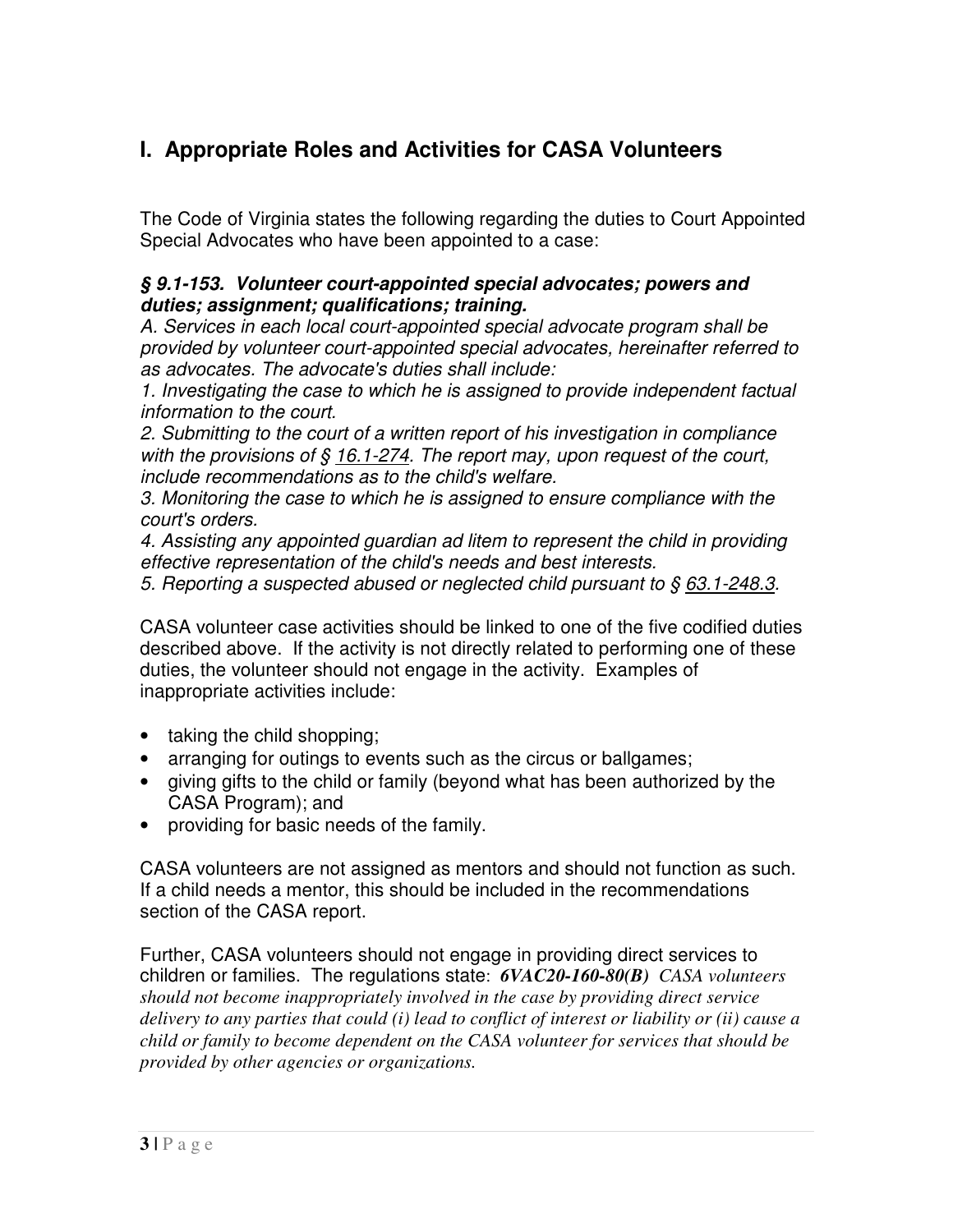Examples of direct services include:

- providing supervised visitation;
- conducting home studies;
- providing tutorial services; and
- providing transportation to appointments.

In accordance with 6VAC20-160-40, each local CASA program shall have policies and procedures that direct the activities of CASA volunteers and provide for effective volunteer supervision to minimize potential risk management concerns. Programs are required to adhere to the sections of the Virginia Code, state regulations, and local program policies that govern CASA volunteer activities, responsibilities and roles.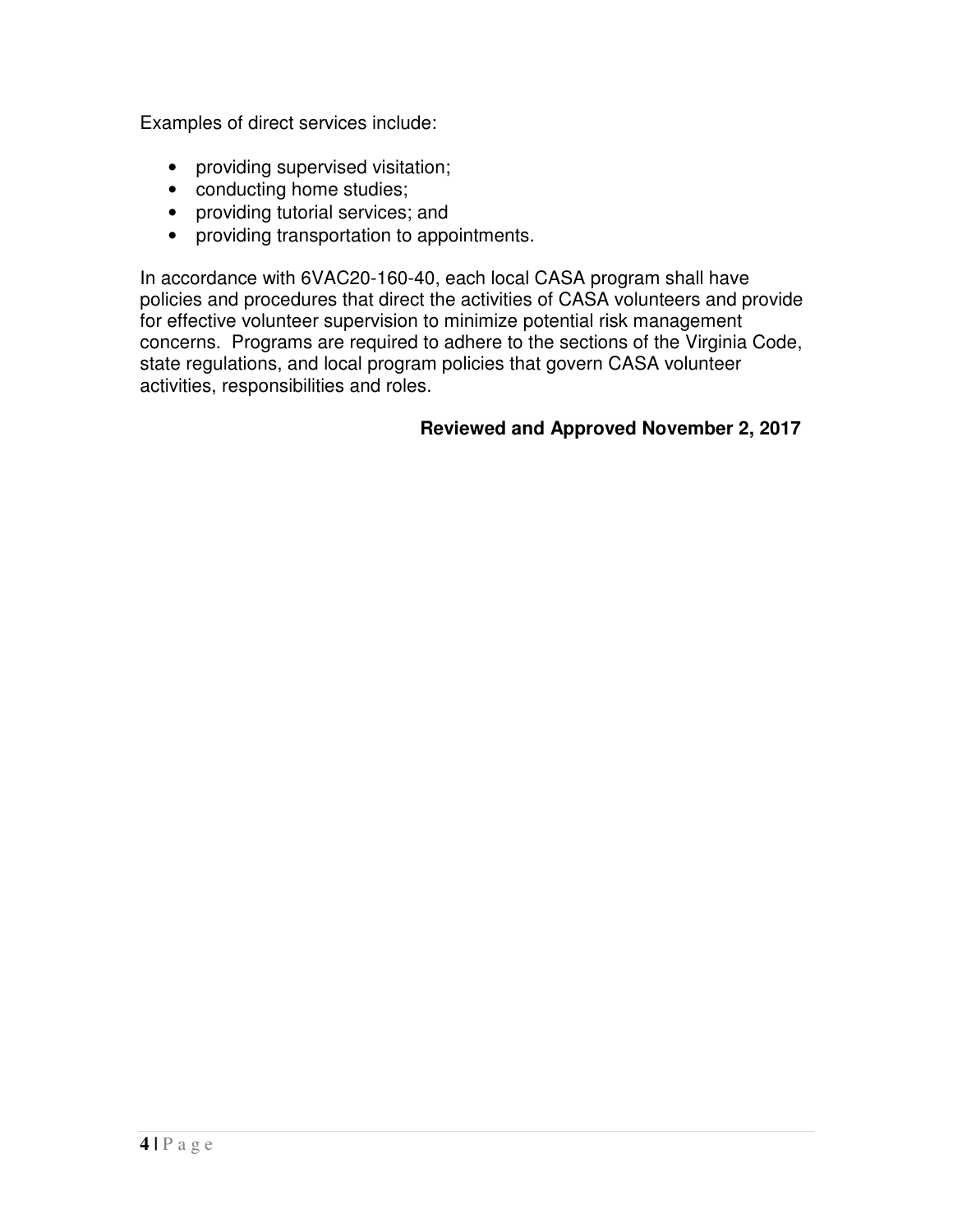# **II. The Use of CASA Volunteers in Circuit Court**

#### **CASES ON APPEAL FROM THE JUVENILE & DOMESTIC RELATIONS DISTRICT COURT**

When cases are appealed to the Circuit Court from the Juvenile and Domestic Relations District Court and CASA has been appointed in the Juvenile Court proceedings, CASA volunteers may be re-appointed by the Circuit Court. CASA programs cannot accept the case unless a formal appointment has been made with a new court order that is signed by the Circuit Court judge.

### **CASES THAT ORIGINATE IN CIRCUIT COURT**

Unless it is a juvenile court case on appeal, a Circuit Court order of appointment is not valid because the Code does not give a Circuit Court judge authority to appoint CASA volunteers except on cases that have been appealed from the Juvenile and Domestic Relations District Court. Circuit court judges are granted all powers and authority of the juvenile and domestic relations district court in cases of appeal  $\left[\frac{6}{5}\right]$  16.1-296(l)].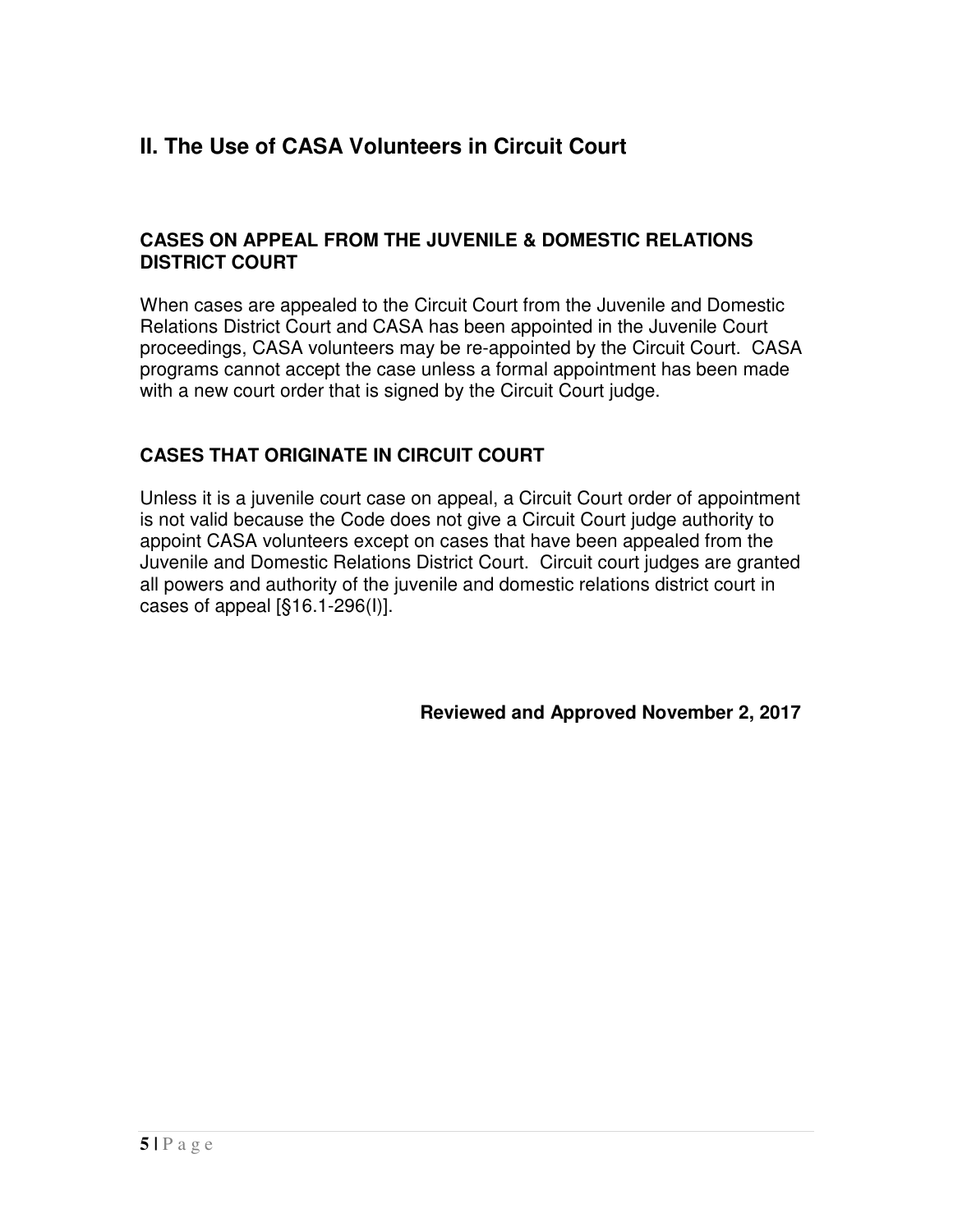# **III. Confidentiality and Information Sharing**

1. CASA volunteers have access to records and information related to the child upon presentation of a valid court order of appointment. Va. Code §9.1-156(A).

2. CASA volunteers may share with the Guardian ad litem information gathered on the child. Va. Code § 9.1-153 (A)(4).

3. In order to have access to any records or information related to a child's parent or guardian or any other individual, the CASA volunteer must obtain an authorization for the release of information signed by that parent or guardian or other individual. Further, if the CASA volunteer intends to share that information outside of the official court report, the release of information form must specifically state with whom this information may be shared. Authorizations for the disclosure of health records and information, including mental health records, must comply with the provisions of 45 C.F.R. § 164.508, under the Health Insurance Portability and Accountability Act ("HIPAA").

4. CASA programs are encouraged to obtain release of information forms to allow for the sharing of information with the Department of Social Services. A sample release of information form is distributed with this guidance policy. Programs are also advised to address specific needs of local agencies related to information sharing as they arise.

5. Programs are advised to not disclose documents and records obtained during the investigation except as provided in paragraph #2 and #3 above.

6. CASA programs must adhere to the Code when distributing CASA Court Reports. The Code of Virginia states the following regarding the distribution of CASA Reports:

#### **§ 16.1-274. Time for filing of reports; copies furnished to attorneys; amended reports; fees.**

A. Whenever any court directs an investigation pursuant to subsection A of § 16.1-237, § 16.1-273, or § 9.1-153, or an evaluation pursuant to § 16.1-278.5, the probation officer, court-appointed special advocate, or other agency conducting such investigation shall file such report with the clerk of the court directing the investigation. The clerk shall furnish a copy of such report to all attorneys representing parties in the matter before the court no later than seventy-two hours, and in cases of child custody, 15 days, prior to the time set by the court for hearing the matter. If such probation officer or other agency discovers additional information or a change in circumstance after the filing of the report, an amended report shall be filed forthwith and a copy sent to each person who received a copy of the original report. Whenever such a report is not filed or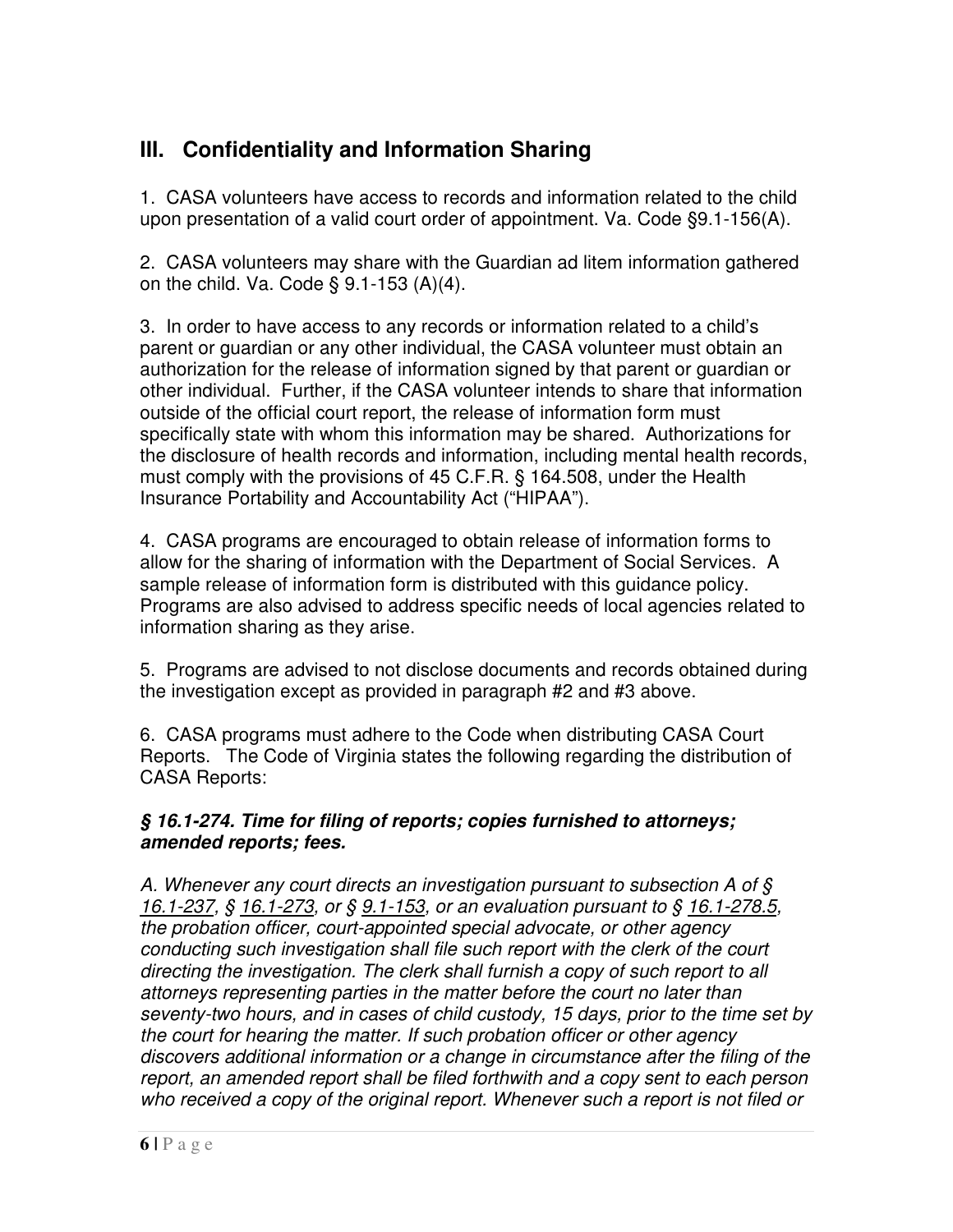an amended report is filed, the court shall grant such continuance of the proceedings as justice requires. All attorneys receiving such report or amended report shall return such to the clerk upon the conclusion of the hearing and shall not make copies of such report or amended report or any portion thereof. However, the chief judge of each juvenile and domestic relations district court may provide for an alternative means of copying and distributing reports or amended reports filed pursuant to  $\S$  9.1-153.

This particular Code section allows the chief judge to provide for an alternate means of distribution of court reports. If a CASA program is going to engage in an alternate means of distribution of CASA reports, CASA programs should obtain approval for this distribution policy in writing from the Chief Judge of the Juvenile and Domestic Relations District Court. Further, as this subsection of the Code indicates, copies of the reports can only be distributed to attorneys and any alternative distribution plan should be inclusive of all parties involved in the case.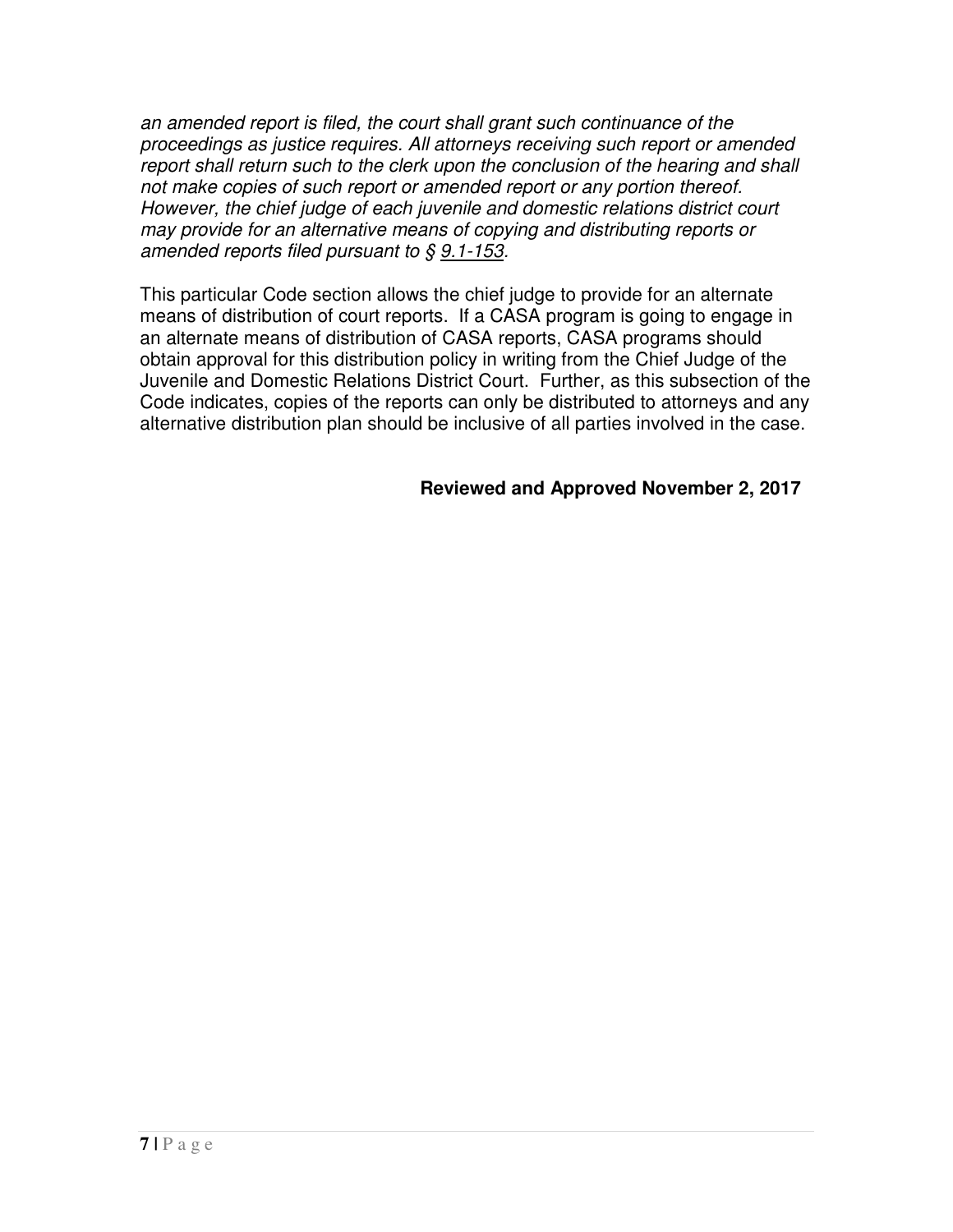

### **Consent to the Release of confidential Information**

#### **1. INDIVIDUAL CONFIRMING THE AUTHORIZATION**

Date of Birth

Full *Legal* Name Social Security #

**2. THE USE AND/OR DISCLOSURE AUTHORIZED** 

**I authorize** *Colonial CASA/*

**Volunteer's Name** 

**to use, disclose, and/or exchange my protected information received from any state or local agency, department, authority or institution, school, physician, public or private mental health provider, hospital, current and/or previous employer,** *Colonial* **Services Board, and court-referred programs and services. I understand that this disclosure may be verbal and/or written. I give this authorization voluntarily.** 

**Purpose for disclosures and/or exchanges:** To assist in preparing court reports and monitoring the Court Order.

**In order to assist the CASA volunteer in his/her work with other agencies that may be involved with me, and to assist the Court in making decisions regarding my child's case, I authorize the CASA volunteer and/or** *Colonial* **CASA to re-disclose this information to:** 

| the Court | the G.A.L. for my child(ren) | <b>Dept. of Social Services</b> | my |
|-----------|------------------------------|---------------------------------|----|
| attorney  |                              |                                 |    |

 **Other:** 

 **I also authorize the CASA volunteer and** *Colonial* **CASA to release to the persons, providers, and agencies, which I have identified above, information known to the CASA volunteer about me and/or my family, which the CASA volunteer and/or** *Colonial* **CASA decides will help these persons, providers, and agencies in providing services to me and my family.** 

**I understand that my records are protected under federal and state confidentiality laws and regulations and cannot be disclosed without my written consent unless otherwise stated in the laws and regulations.** 

#### **3. ENDING AUTHORIZATION AND/OR CHANGING YOUR MIND ABOUT THIS INFORMATION**

I further acknowledge that the information to be released was fully explained to me and that this consent is given of my own free will. This consent includes information to be placed on my records after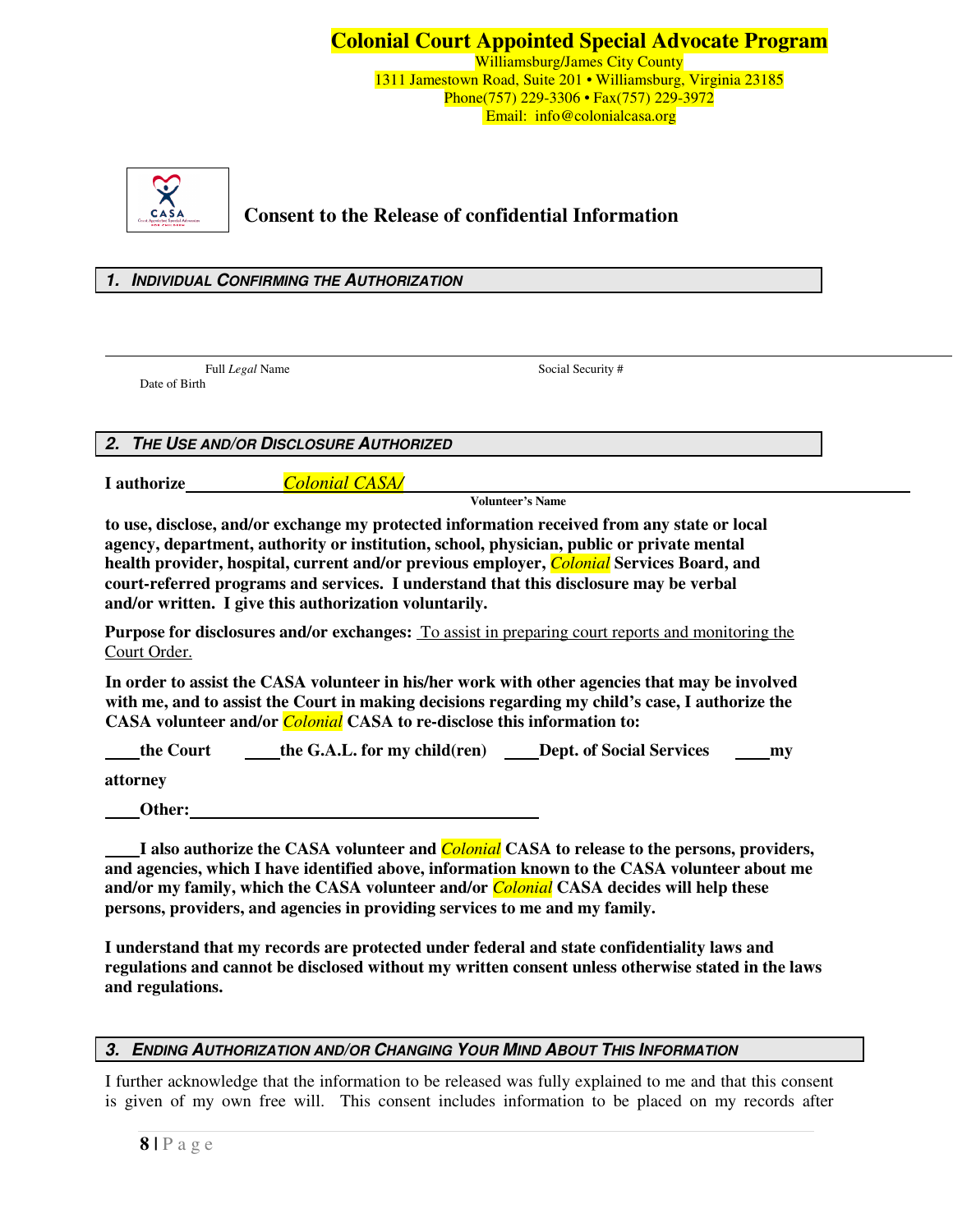execution of this release form as well as past and current records obtained by the CASA volunteer. I also understand that I have the right to revoke this consent at any time, but that my revocation is not effective until delivered in writing to the person who is in possession of my records. The revocation would not include records or information previously disclosed. If not previously revoked, it is my understanding that this consent will expire one year from the date of signing.

| Signature                                                | Date | Witness                                                 | Date |
|----------------------------------------------------------|------|---------------------------------------------------------|------|
| Print Name                                               |      | Print Name of Witness                                   |      |
| Signature of Parent/Guardian ( <i>in case of minor</i> ) |      | Print Name of Parent/Guardian <i>(in case of minor)</i> |      |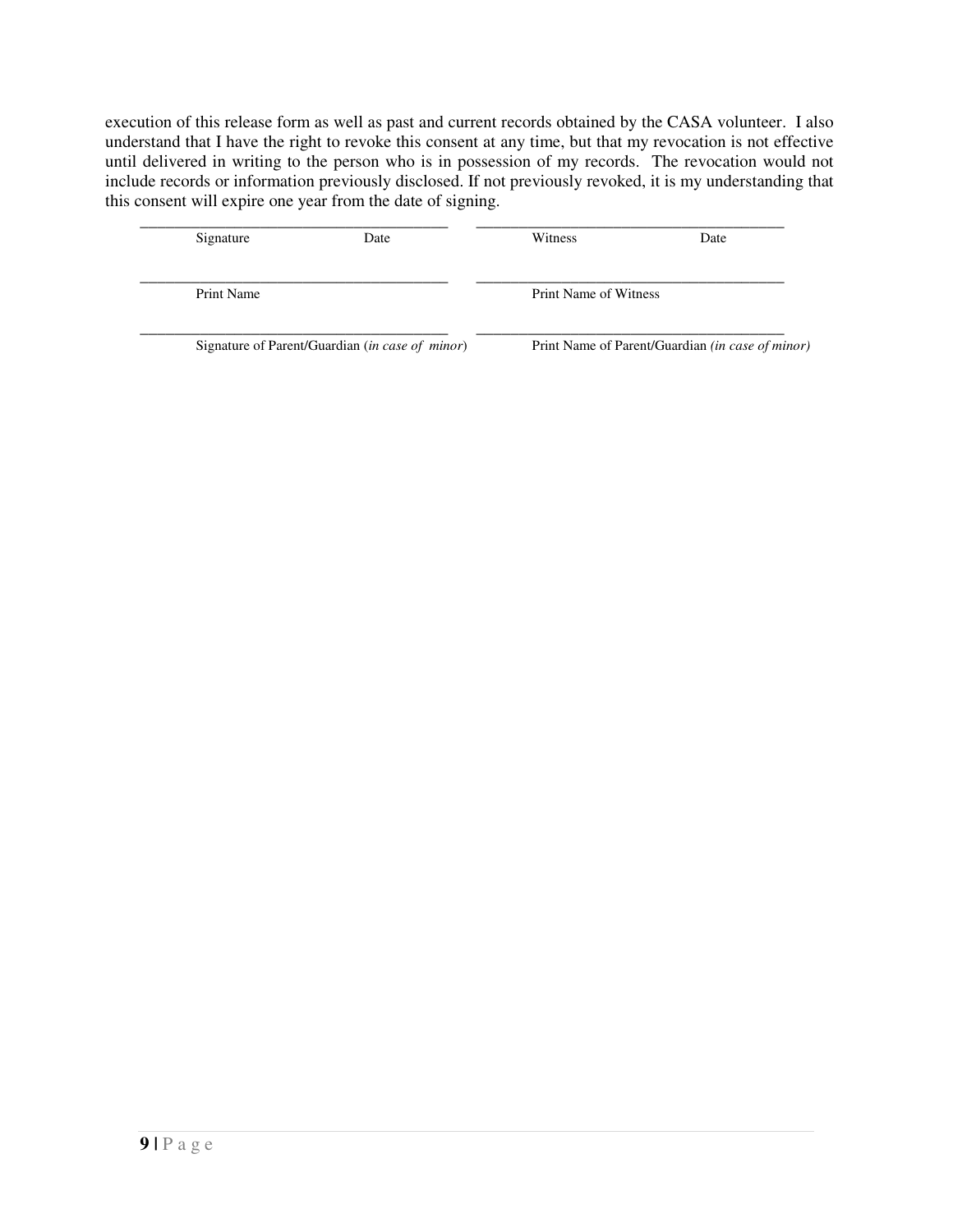# **IV. Request for Home Visits for Other States**

### **Background**

CASA programs throughout Virginia are sometimes asked to provide home visits (courtesy home visits) and case related assistance to children who are placed in Virginia from other states for out of state programs.

### **Guidance**

CASA staff and volunteers have no authority to investigate any matter other than those that have been assigned by a Virginia court of competent jurisdiction. Accordingly, CASA Programs in Virginia are advised to decline requests for courtesy home visits. Procedures under the Interstate Compact for the Placement of Children (ICPC), administered by the Virginia Department of Social Services, govern accessing such a service. Further, CASA staff and volunteers in Virginia cannot operate in an official capacity in any matter without a valid court order. A court order from another state will not suffice as a valid court order for CASA appointment. There is considerable concern for the liability of CASA programs, volunteers and staff when engaging in the practice of providing such visits.

#### **Resources**

The Commissioner of the Virginia Department of Social Services, through the Division of Family Services, is responsible for approving and monitoring interstate placements of children. For further information about a specific state's procedures, requirements, interpretations and ICPC applications, e-mail vaicpcoffice@dss.virginia.gov or call 804-726-7581 or 804-726-7582.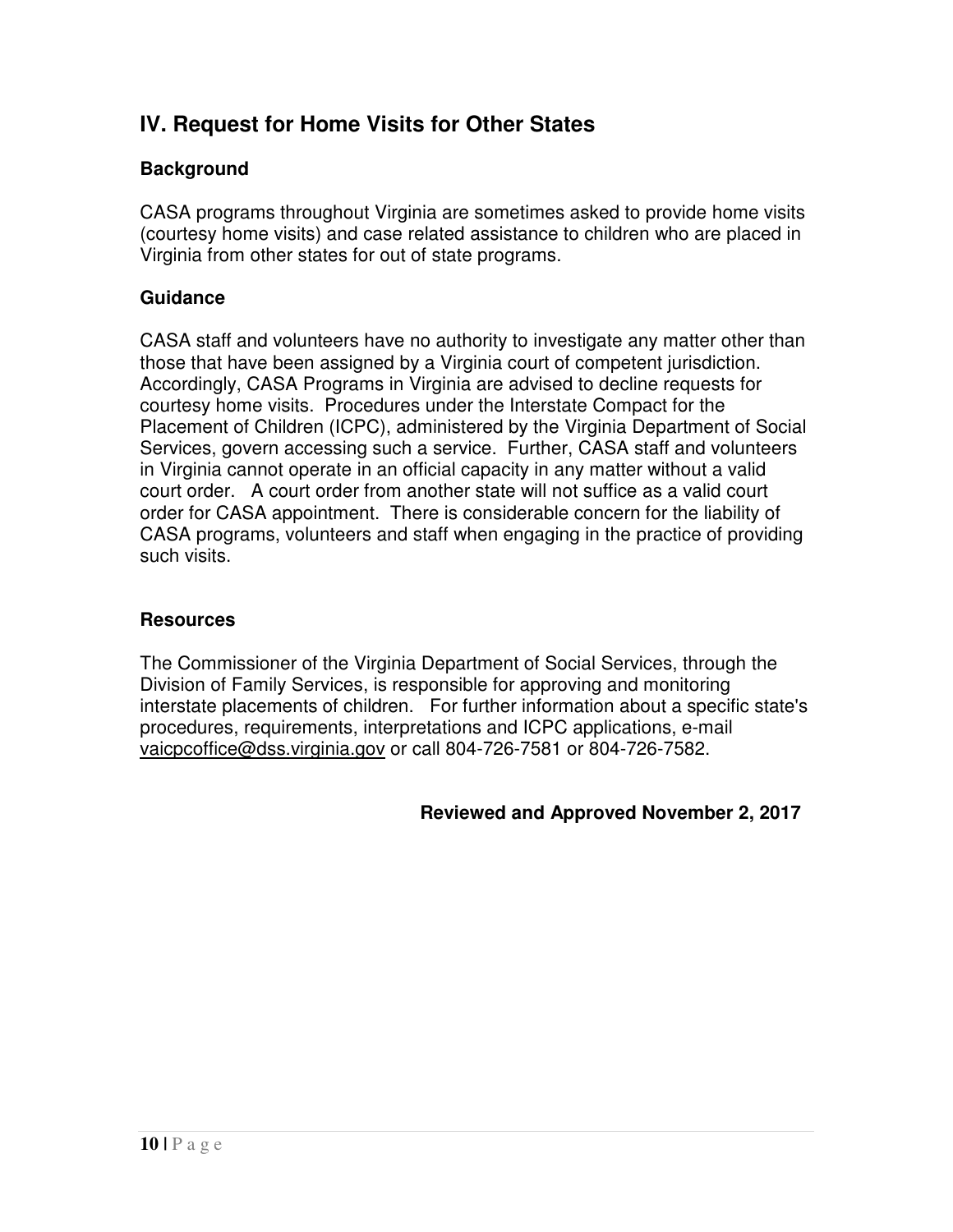# **V. The Use of CASA Volunteers in Custody Related Cases**

The use of CASA volunteers in Juvenile and Domestic Relations District Court custody cases is an acceptable practice if there are allegations of abuse and neglect. CASA programs are encouraged to only accept appointments to custody cases if a Guardian ad litem has also been appointed. Local programs should ensure that all cases will comply with the Code of Virginia, Section 9.1- 151 (A) which states "The Program shall provide services in accordance with this article to children who are subjects of judicial proceedings involving allegations that the child is abused, neglected, in need of services or in need of supervision, and for whom the juvenile and domestic relations district court judge determines such services are appropriate."

 A case that involves allegations that the child is abused, neglected, in need of services or in need of supervision, may include one or more of the following:

- 1. There is a past valid complaint of abuse or neglect which identifies a primary caregiver of the child as the perpetrator.
- 2. There is a current complaint which has been referred to or is being investigated or undergoing a family assessment by the local Department of Social Services.
- 3. There is information presented during the court process which would indicate that the child may be abused or neglected, including emotional abuse.
- 4. The child appears to be in need of services or supervision which are not currently being provided.

Local Programs are encouraged to develop written policies and protocols in consultation with the Juvenile and Domestic Relations District Court Judge(s) on the acceptance of CASA appointments to custody related cases. These policies and protocols should address the following issues:

- 1. Criteria the program will use to define what constitutes an "allegation of abuse or neglect".
- 2. As identified in the Rules and Regulations governing CASA programs, policies should be in place which articulate the priority of acceptance of cases assigned to CASA volunteers.

Finally, local CASA programs must remain cognizant of funding sources which will not fund activities which are not related to abuse and neglect cases (i.e. Victims of Crime Act funding will only fund cases when the child is identified as a victim of child abuse or neglect).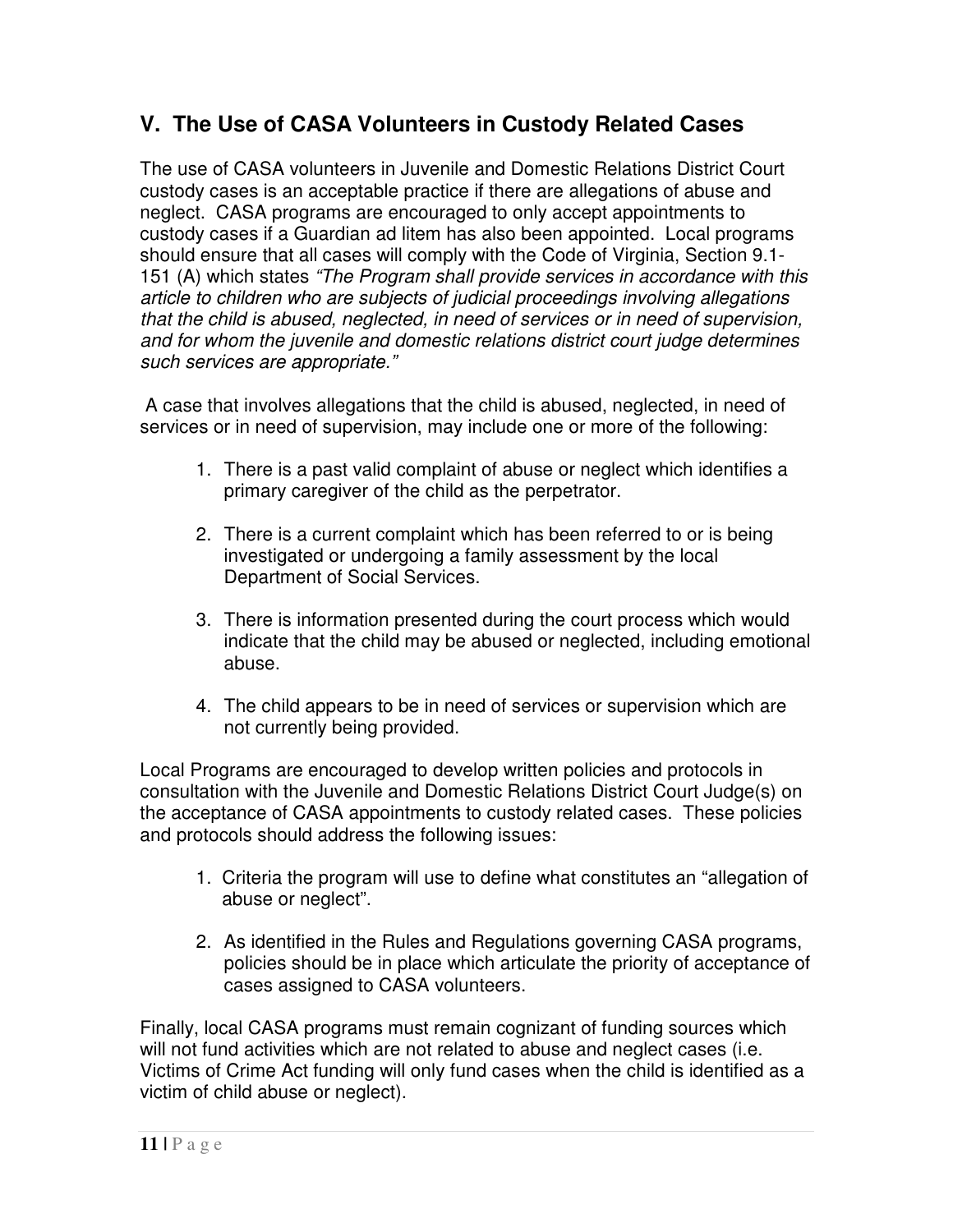For VOCA funding eligibility, funds must be used for direct services to victims of child abuse and neglect. Examples of eligible victim groups are:

- Children who have been identified by local departments of social services as victims of child abuse and neglect.
- Children who have been referred to local departments of social services as possible victims of child abuse and neglect if the referral results in an investigation or family assessment (must be determined a valid complaint).
- Children identified by the court as a victim of abuse or neglect.

Programs must evaluate the numbers of children served and the ability of the program to fund such services.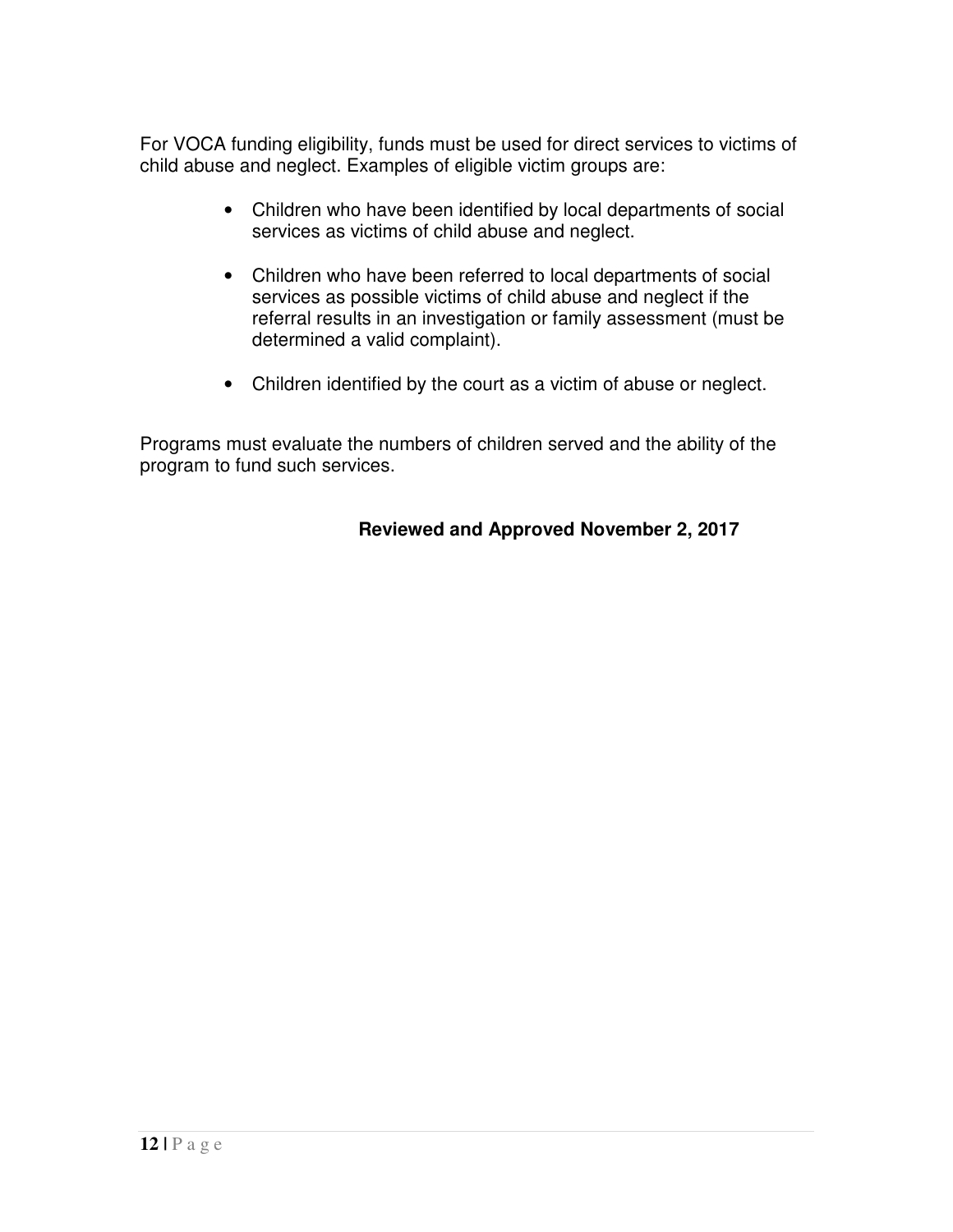### **VI. Managing Staff Vacancies in CASA Programs**

The regulations require that programs provide one full time equivalent supervisor for every 30 volunteers actively assigned to cases. When a vacancy occurs in a program, particularly if it is sudden, this can be problematic for local programs. The following suggestions are offered to serve as a guide for local programs to manage this transition effectively and to maintain compliance with the regulations.

- In programs where there is only one staff person, the local program is encouraged to adopt a policy that requires a minimum of 30 days' notice before a resignation or retirement.
- Local programs are encouraged to establish procedures that will allow for an efficient and timely hiring process.
- If there is a vacancy and the hiring process does not get completed prior to the staff member's departure, the Executive Committee of the operating Board of Directors should consider the following:
	- 1. Notify DCJS immediately of any pending staffing changes.
	- 2. If existing staff is insufficient to accommodate the need, cease to accept any new referrals.
	- 3. Explore the potential of recruiting an experienced volunteer who could manage a portion of the supervisory responsibilities during the interim.
	- 4. Meet with the judge to discuss the status of the program, particularly the timeline for hiring a new staff member.
	- 5. If the program is structured under an umbrella agency, consider utilizing other staff members to serve on an interim basis.
	- 6. Request technical assistance from DCJS to assist in the hiring and/or training of a new staff member.
	- 7. Communicate with the volunteers on a regular basis and keep them informed of the program's status and plans.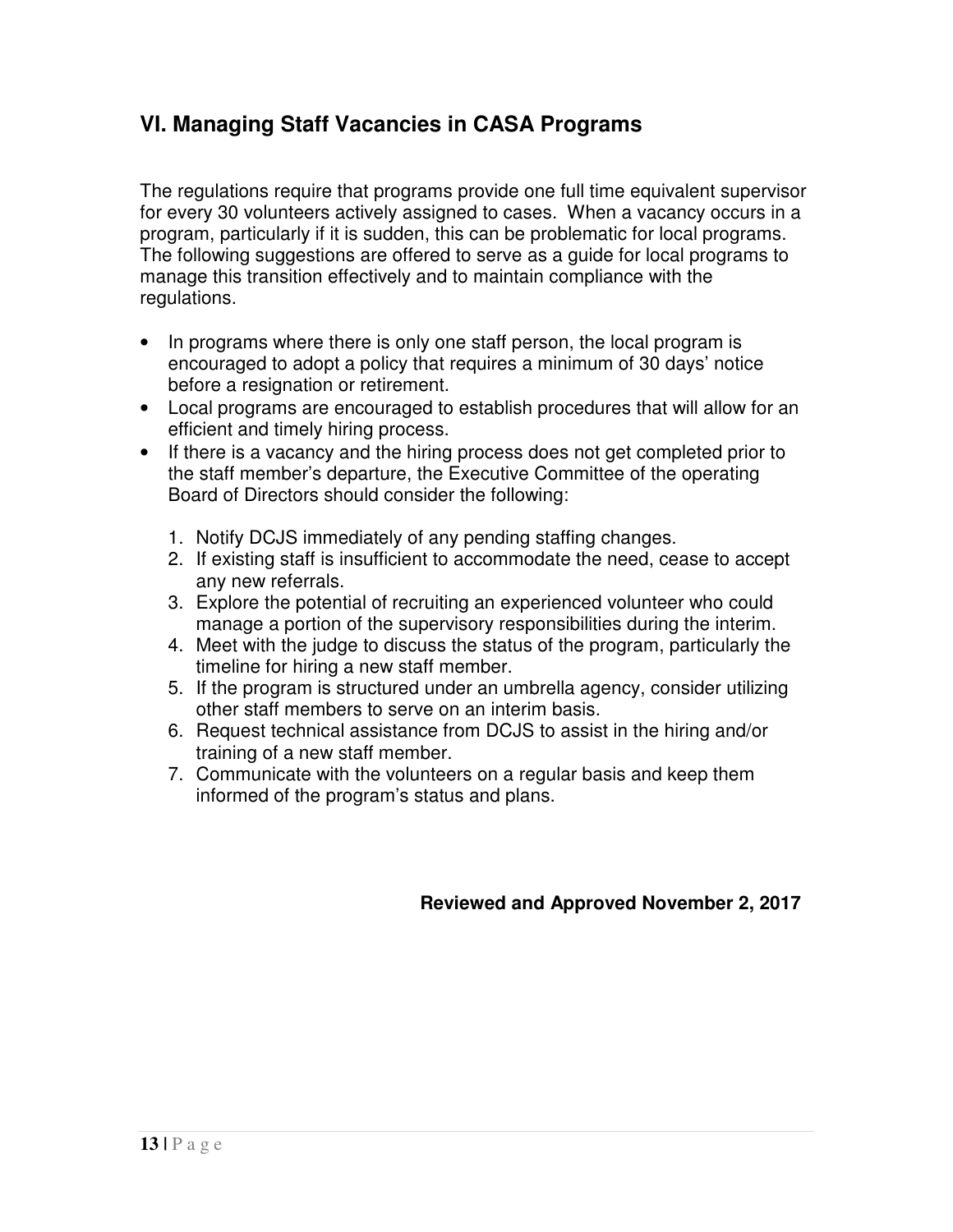### **VII. Monitoring Cases after Case Closure**

Many CASA programs are asked to provide monitoring services to assigned cases after the court closes the case. This presents several challenges. The following guidance is provided to programs that receive these requests.

- CASA programs should not accept monitoring appointments after the case is closed by the court and removed from the court's docket.
- If despite the above the court requires CASA volunteers continue monitoring cases, CASA programs are advised to develop policies with their courts that include keeping the case open for the duration of the monitoring assignment. Further, DSS and the GAL should also remain active on the case until the monitoring is completed. Monitoring orders shall include a case closure date in the future in the absence of new allegations or concerns.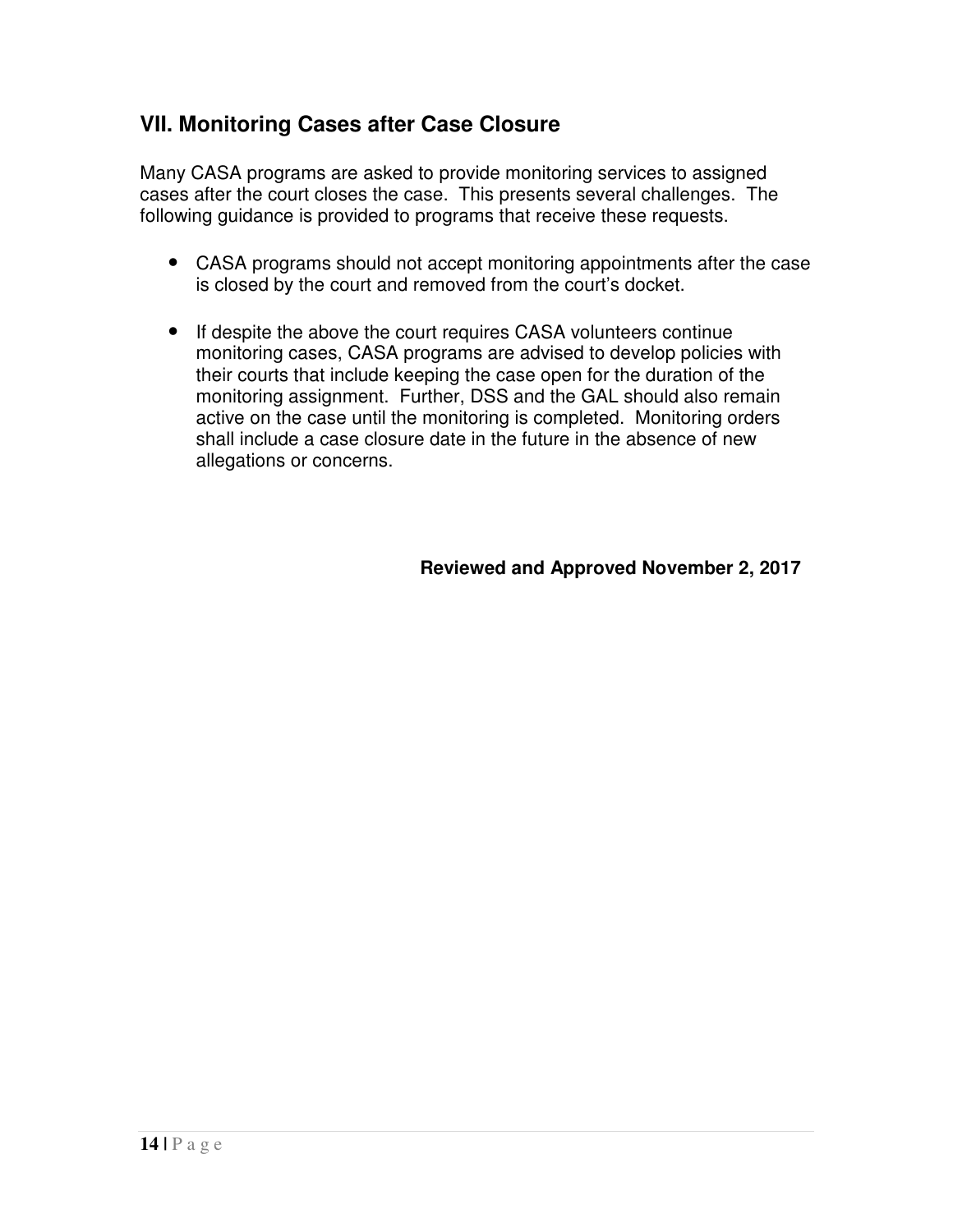### **VIII. The Role of CASA Volunteers When Termination of Parental Rights is Achieved**

Permanency in the lives of the children that CASA programs serve is a primary goal. CASA programs seek to ensure that children have the opportunity to grow up in safe, permanent homes. Many CASA programs close cases once Termination of Parental Rights (TPR) is achieved, most often because of the need to assign volunteers to cases that are on a waiting list. Other programs strongly advocate that permanence is not achieved until the child's adoption is complete. Questions arise, however, around what the role of the CASA volunteer is during the adoption phase. There is not a clear, "one size fits all" response for every case a CASA volunteer will be assigned to. Each case will be different. First and foremost, the CASA volunteer's continued appointment is a judicial decision. Once the judge has determined that the CASA appointment will continue, the CASA program director will need to evaluate each case based on the unique needs and circumstances of that case. Programs should consider the following guidance as they continue to serve on cases beyond TPR.

- When children are placed in adoptive homes, care and consideration should be given to the developmental needs of the child and the impact of continued involvement of the CASA Volunteer. At a time when the focus is on bonding and attachment with adoptive parents, the presence of the CASA Volunteer may indicate to the child continued instability. As long as the CASA appointment continues, the volunteer would monitor the court's orders for the child. However, the role of the CASA Volunteer with the adoptive parents needs to be clear, and it is not to "investigate or monitor" the adoptive parents' home. Further, it is clearly the role of the Department of Social Services to identify and monitor adoptive placements.
- CASA Volunteers can assist in monitoring the filing of the Adoption Progress Reports, ensuring that they are properly completed every 6 months, and achieving the directives of the court.
- If it is in the child's best interest, CASA volunteers should continue to visit the children they are assigned only as long as necessary to facilitate transition to permanency. Depending upon the developmental needs and circumstances of the child, it may be best to reduce the number of visits so that the adoptive parents can begin to establish stability and permanency for the child.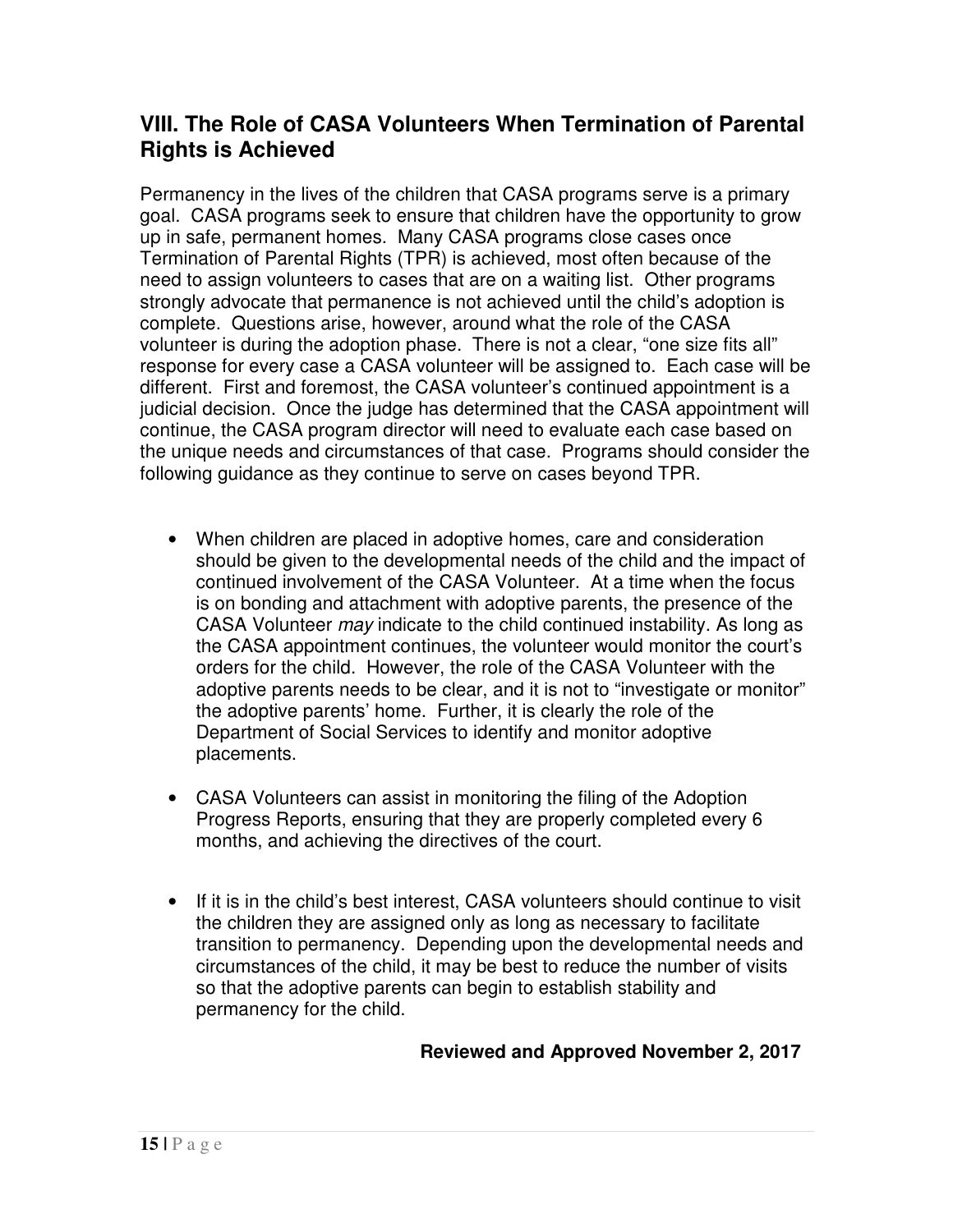### **IX. The Use of Transportation in Local CASA Programs**

CASA Programs are advised to adopt policies that do not allow volunteers to transport children in a vehicle and/or with any person related to the case under any circumstances. CASA programs that permit transportation may incur considerable liability and potential litigation costs that would divert resources from the advocacy work with children.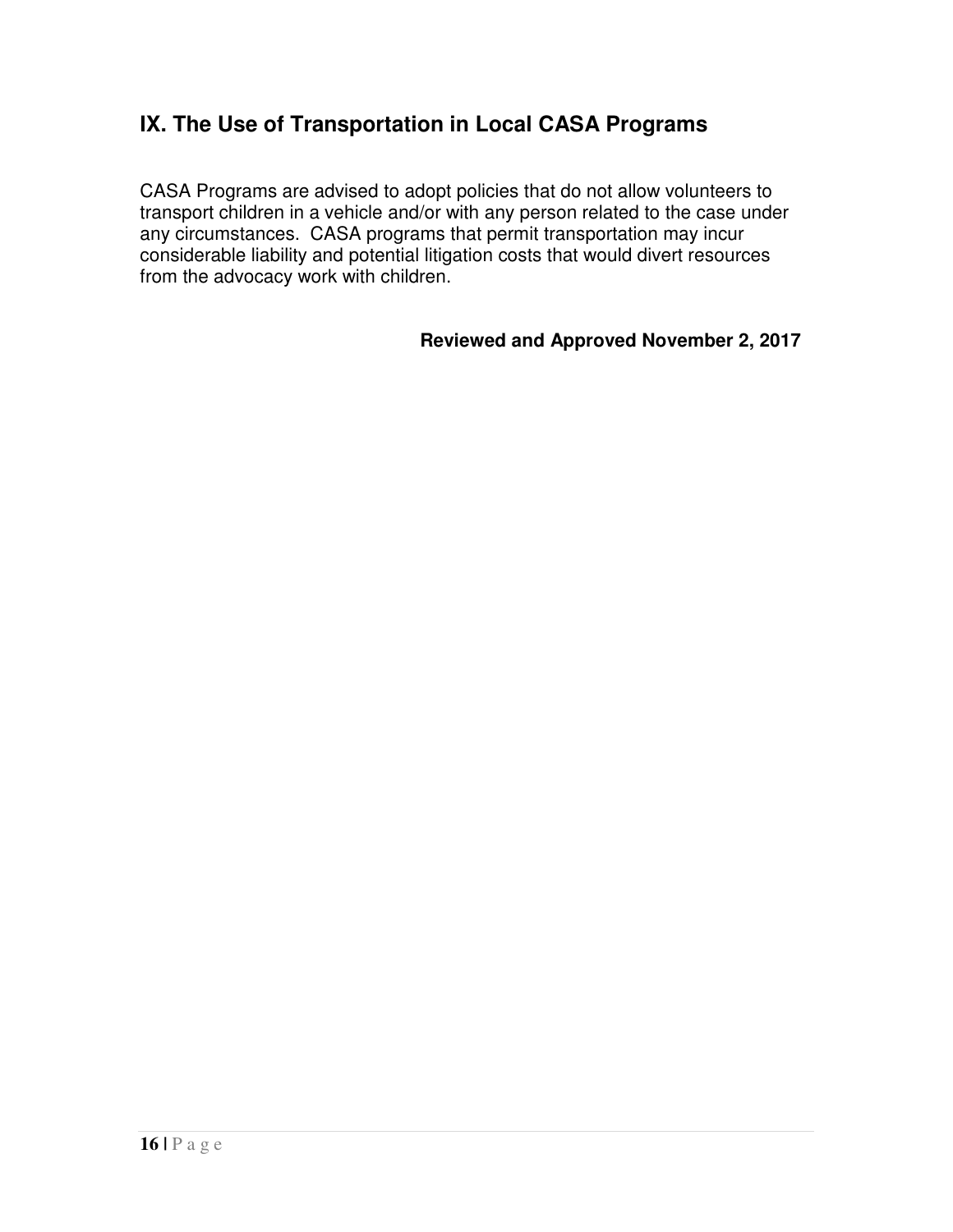### **X. Continued Appointments of CASA Volunteers for Young Adults Age 18 – 21**

### **Background**

While the total number of children in foster care has been on the decline in Virginia recently, the number of young adults aging out of foster care has grown. The term "aging out" is often used to refer to young adults within the foster care system who are still in the system upon reaching the age of eighteen to twentyone. These young adults have not found permanency with an adoptive family or reunification with their birth family before aging out. Young adults aging out of the system face multiple challenges and their outcomes are poor. Research shows that, when compared with their peers, young people aging out of foster care are, on average:

- **EXELGES** likely to have a high school diploma
- **EXEC** less likely to be pursuing higher education
- **n** more likely to have experienced homelessness
- **less likely to be earning a living wage**
- **nore likely to have had a child without being married**
- **nore likely to become involved with the criminal justice system**

Given these harsh realities, Virginia has dedicated significant resources to help eliminate or alleviate poor outcomes for this vulnerable population.

In 2010, the Virginia General Assembly enacted changes to allow youth in foster care to continue receiving independent living services until age 21 (Va. Code §63.2-905.1). This change in statute is one example of this support. Since then, localities have worked to encourage young adults to "opt in" and continue receiving support and services.

During the 2014 General Assembly Session, legislation was passed clarifying the ability of judges to continue the appointment of CASA volunteers on cases when a young adult opts to receive independent living services beyond age 18.

More significant, however, was the 2016 enactment by the General Assembly of the Fostering Futures<sup>1</sup> program (2016 Appropriations Act, HB30, Item 346, subsection L), which allows foster children who age out of foster care to continue receiving certain foster care services if they qualify. To qualify, the young adult must be:

(a) completing secondary education or an equivalent credential; or

 $\overline{a}$  $1$  CASA programs should note the Fostering Futures program bears the same name as the National CASA Association Training module designed to train CASA volunteers to advocate effectively with older youth.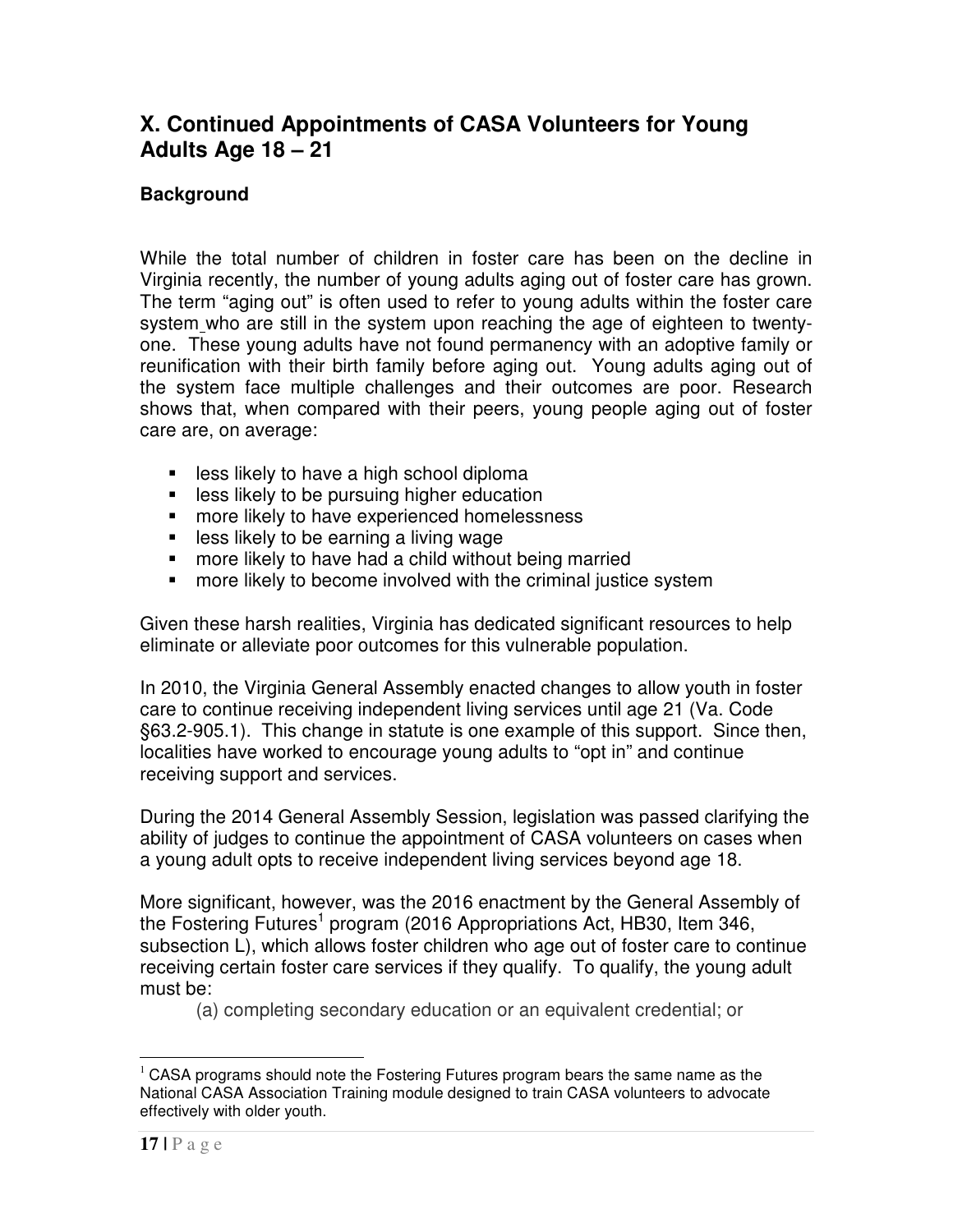(b) enrolled in an institution that provides post-secondary or vocational education; or

(c) employed for at least 80 hours per month; or

(d) participating in a program or activity designed to promote employment or remove barriers to employment; or

(e) incapable of doing any of the activities described in subdivisions (a) through (d) due to a medical condition, which incapability is supported by regularly updated information in the program participant's case plan.

The Fostering Futures program is voluntary. If the young adult chooses to participate, an agreement is entered into by the young adult and the local department of social services that outlines the specific services to be provided the young adult. By participating in Fostering Futures, the young adult would have access to and benefit from the following:

- Ongoing caseworker support (including monthly visits and 6-month reviews)
- Funding support for any services or supports that would be deemed "foster care maintenance". This would include housing.
- The ability to enter and leave the program at any point, any number of times during the age 18-21 window, as long as they still qualify.
- Appointed counsel and continued appointment of CASA, if the court retains jurisdiction.

As just noted, continuing the appointment of the CASA volunteer is a support available to young adults who remain under the jurisdiction of the court as they prepare for independence. Whereas there is a general philosophy that youth should not linger in foster care, if a youth turns 18 and has not been placed in a permanent home and family, the state recognizes that receiving continued services from 18 – 21 will be a benefit to their future.

The following is offered as guidance to local CASA programs when judges continue appointments of CASA in such instances.

### **Legal Considerations**

When continuing appointments by the court on cases when young adults are age 18 – 21, CASA programs are advised to assure the following actions are taken:

• Appointments are made prior to the young adult's  $18<sup>th</sup>$  birthday if the young adult chooses to continue receiving independent living services. Appointments under Fostering Futures occur at the initial court hearing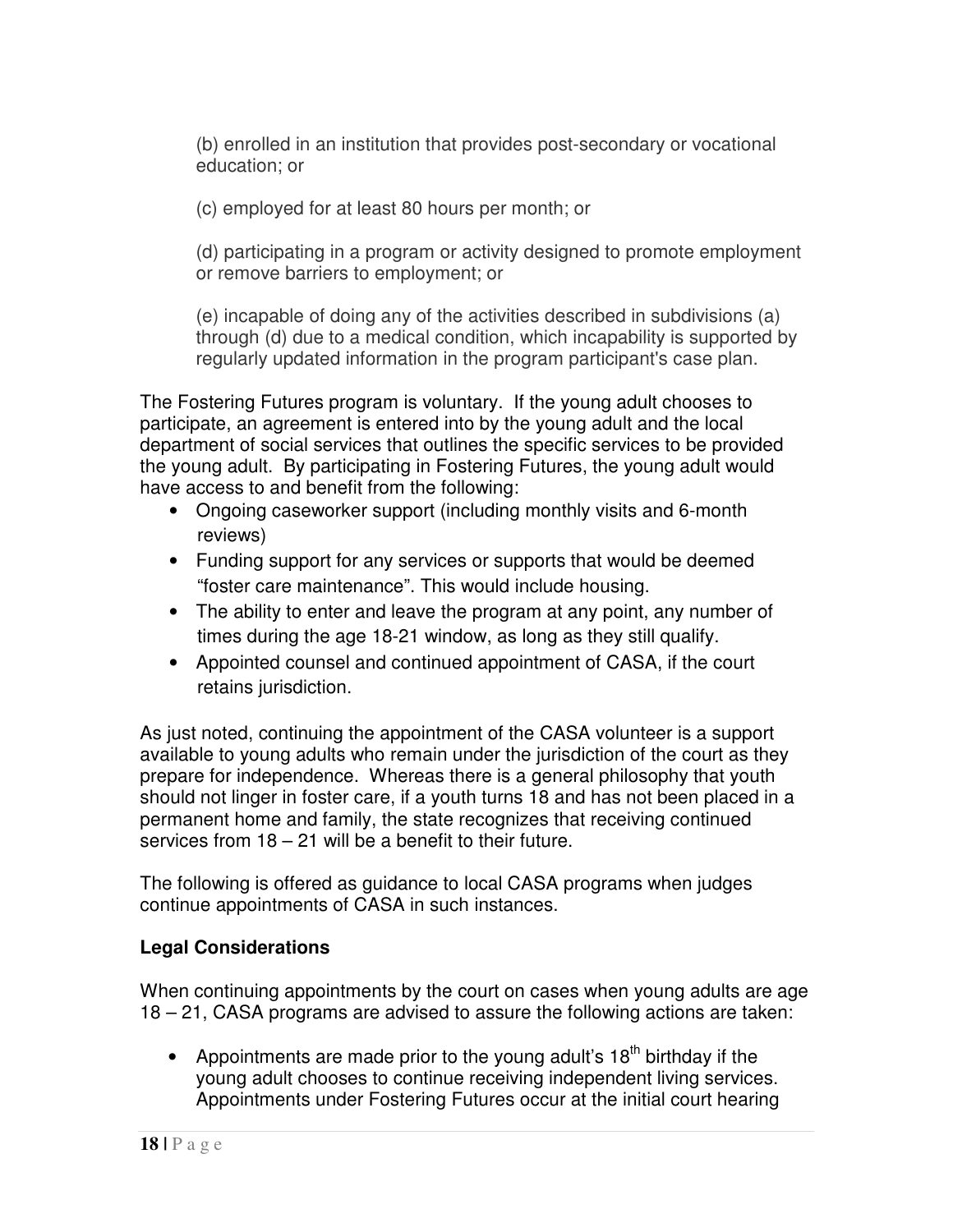approving the young adult's agreement with the local department of social services.

- Appointments are continued only when the juvenile court judge schedules an annual review after the  $18<sup>th</sup>$  birthday, so that court jurisdiction continues over the case.
- The CASA volunteer's continued appointment only occurs with the young adult's approval, as evidenced by their signature on the "Young Adult's CASA Appointment Agreement" form.
- The CASA program secures a signed release of information from the young adult who has turned 18 years of age before accessing information on his/her behalf.
- The CASA volunteer will work in conjunction with the young adult's court appointed attorney, if any.

### **CASA Volunteer Role**

CASA volunteers will continue to perform the same duties enumerated in the Code of Virginia in § 9.1-153, when a young adult turns 18. CASA volunteers must also follow the same rules, regulations, standards and policies regarding activities that are prohibited. As young adults transition to adulthood, CASA volunteers should be mindful of the following principles as they advocate for young people who are making preparations to emancipate from the foster care system.

- 1. **Youth Driven Advocacy** As young people age, there should be a deliberate shift in the CASA volunteer's focus to encourage youth led, youth driven advocacy. Preparation for adulthood should be the central goal for a CASA's work with young adults and encompasses both developing skills for self-sufficiency and interdependency as well as establishing permanent connections. CASA volunteers should make certain that the young adult is leading the process and not other professionals. CASA volunteers will continue to carry out four primary activities on each case: assessment, facilitation, advocacy and monitoring. The results of the assessment will be reported to the court along with outcomes of the court's orders, if any have been issued. CASA volunteers will also assist the young adult in completing Independent Living Assessments and their incorporation into the case plan. The CASA volunteer must clearly explain his/her role to the young adult and empower the young person to lead his/her own advocacy efforts.
- 2. **Facilitating Youth Driven Plans:** For young children under the court's protection, the focus is on achieving permanency in a home where adults will take care of children's needs. However, for a young adult the goal shifts to creating permanence through the development of a network of caring, committed adults who will serve as long-term support for the youth. Note - the CASA volunteer is not expected, required or encouraged to assume this role, but should support the young person as he/she identifies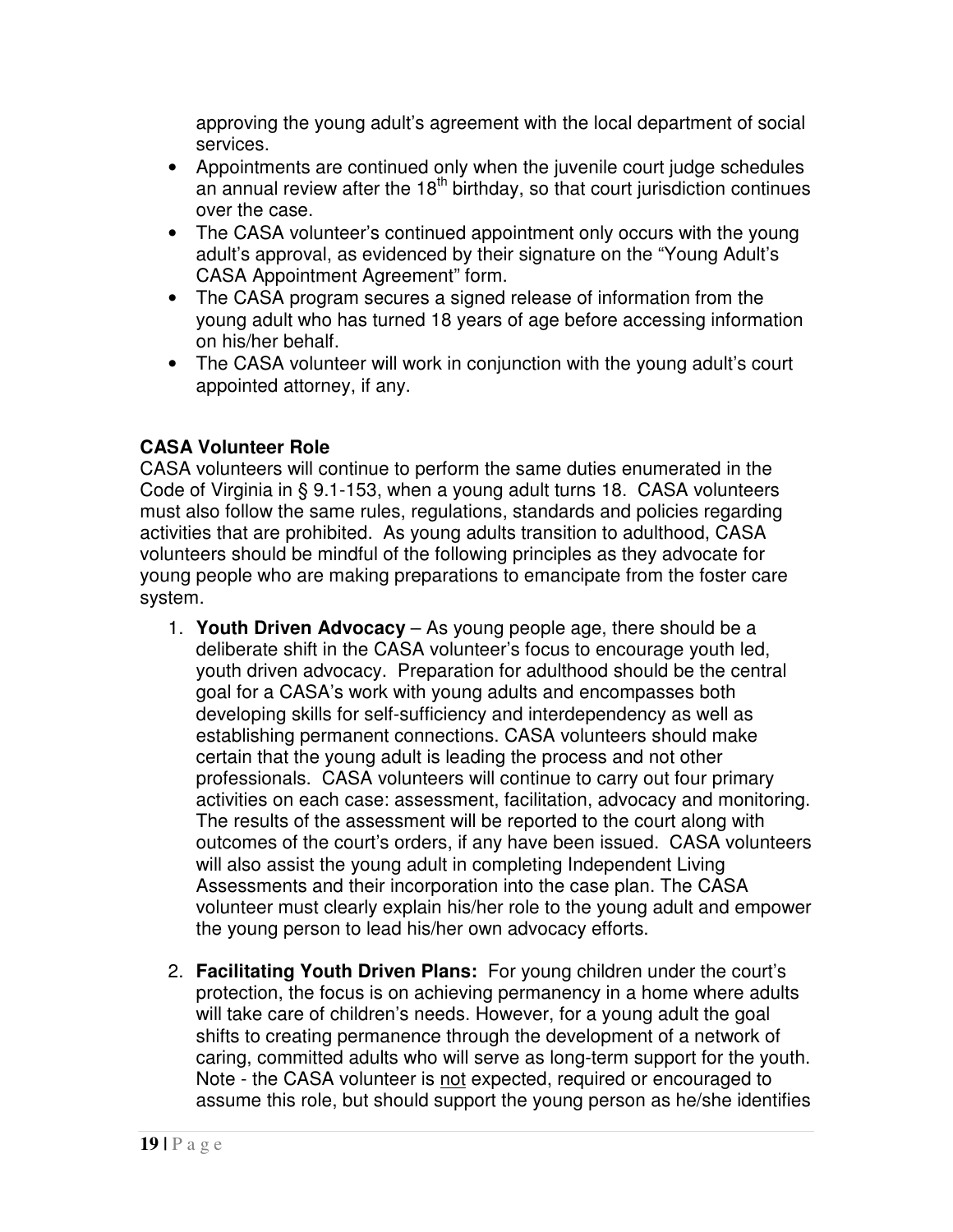and builds this critical network. Of equal importance is the need to help the young person become self-sufficient through the development of confidence, self-advocacy skills and a sense of responsibility. The CASA volunteer will monitor and encourage youth engagement in the administration of Independent Living Assessments and their incorporation into the case plan.

- 3. **Responsibilities of the CASA Volunteer:** When working with a young adult, CASA volunteer responsibilities are largely the same. CASA volunteers will still review records, interview the young adult and other appropriate parties in the case, determine if a permanent plan has been created for the young adult and that services are provided as ordered by the court, submit court reports with recommendations at each court hearing, maintain complete records about the young adult and the case and return all case records to the CASA program when the case is closed. However, since the young adult's permanent plan is independence, the focus shifts to ensuring that resources and services are in place to prepare the young adult for successful independent living.
- 4. **CASA Volunteer's Relationship with the Young Adult:** When advocating for a young adult, the CASA volunteer's relationship will be different because the young adult will be actively involved and leading their case. The CASA volunteer will partner with the young adult as they learn to advocate for themselves. The expectations for contacts will remain the same as prescribed by the local program; however, if an increase in frequency of contacts is required due to the nature of the context of advocacy, this is to be agreed upon between the advocate and the young person.
- 5. **Relationship Boundaries with Siblings and Families:** If a CASA volunteer is assigned to a case involving siblings, one of whom is turning 18, the volunteer must be mindful of the distinction between the best interest analysis applied to the younger children and the youth driven strategy being employed for the young adult.

#### **Best Practice Guidance**

CASA programs should consider the following Best Practice guidelines when working on cases involving young adults ages 18 – 21:

- **Youth led advocacy** The young adult should be engaged in the creation and implementation of his/her plan. CASA volunteers should encourage the young adult to speak up for herself/himself.
- **CASA volunteer duties remain the same** The basic CASA volunteer duties as identified in the Code of Virginia, DCJS regulations, and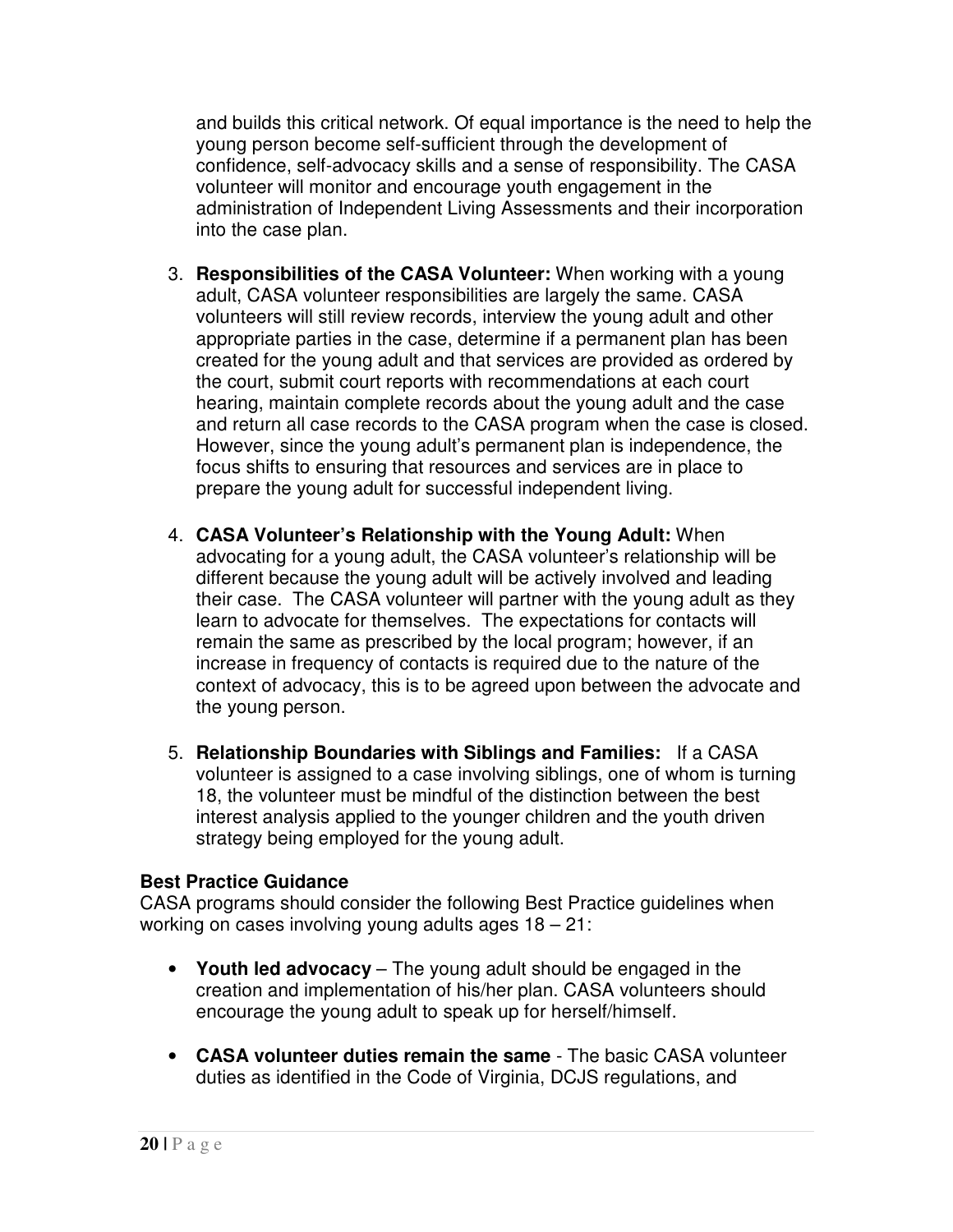NCASAA standards will not change. Volunteers should continue to objectively identify and advocate for the young person's needs.

- **CASA volunteers do not provide services** Per the Virginia CASA Regulations (6VAC20-160-80(B), CASA volunteers should not engage in direct service delivery or the provision of assistance that should be provided by the Department of Social Services or other service providers.
- **Key Functions** The key to success is to ensure that planning is continuous, collaborative, customized, focused, and that advocacy efforts are youth directed.
- **Stability and Securing Permanency** CASA volunteers should work with the young adult and other system partners to ensure that key issues surrounding future stability, independence, and success are addressed. These may include but are not limited to:
	- Education
	- Independent living skills
	- Mental & physical health care Medicaid coverage, insurance
	- Housing
	- Community resources
	- Understanding rights and laws
	- Employment
	- Permanent connections
	- Legal documents (birth certificate, social security card, driver's license, etc.)
- **Voluntary Agreement** Continued involvement of the CASA volunteer is subject to the young adult's approval. The young adult should sign the agreement form annually. The form sets forth agreements and expectations of the CASA program/volunteer and the young adult.
- **Information Release** Since the youth is legally an adult, CASA programs must ask the young adult to sign a release of information form to access personal information and records.

### • **CASA volunteers should:**

- o Respect and honor the young person's history and confidentiality.
- o Remember that although the focus has changed from "best interest" to "youth led planning," the relationship is one of an advocate and is bound by the professional boundaries set forth in the CASA program guidelines.
- o Maintain professional boundaries with the young person at all times.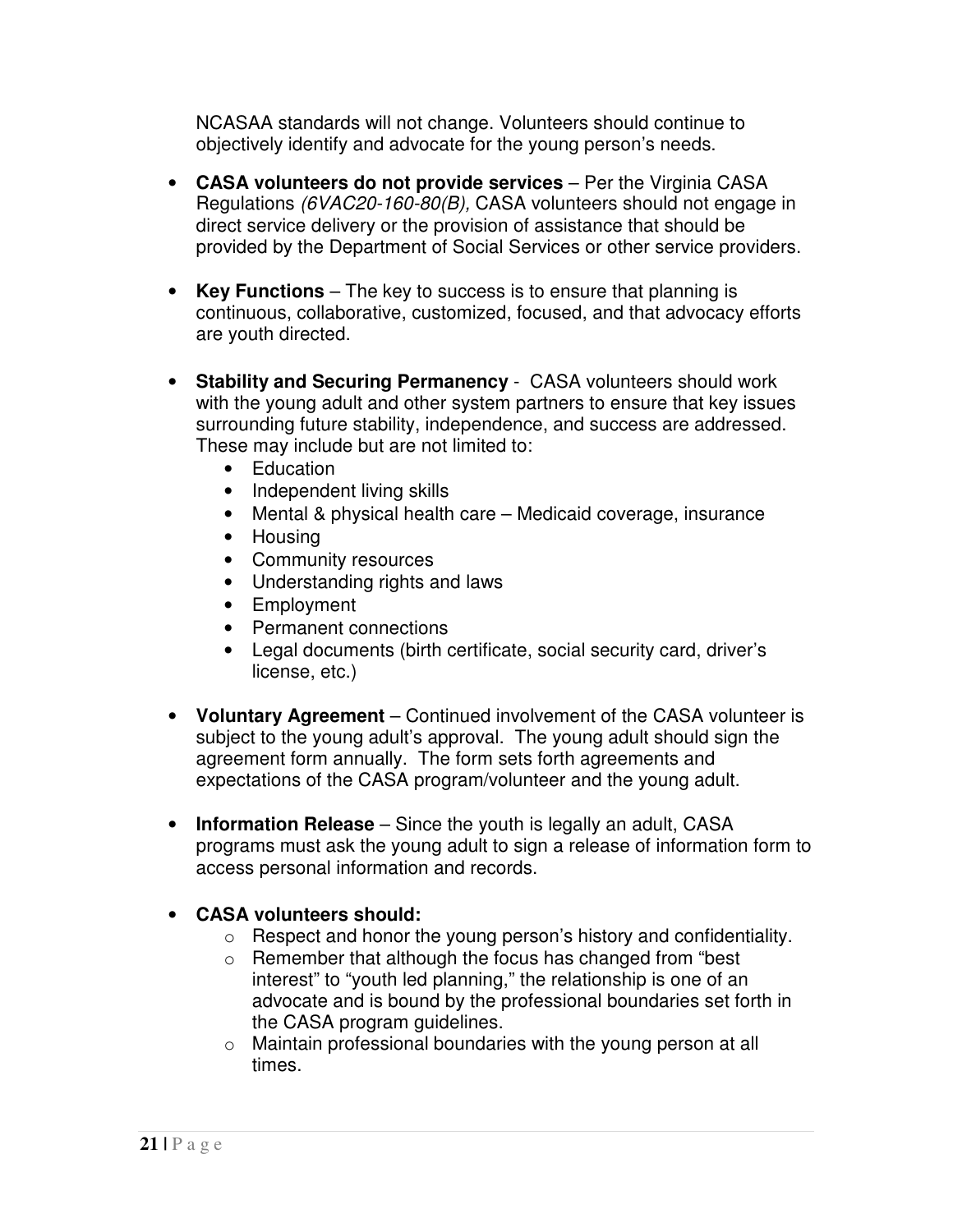- **A CASA volunteer may not:** 
	- $\circ$  Provide financial assistance to a young adult.
	- o Guarantee a loan or otherwise legally obligate themselves to a young adult.
	- $\circ$  Allow a young adult to live with them.
	- $\circ$  Vacation with a young adult.
	- $\circ$  Socialize with a young adult.
	- o Develop an intimate relationship with a young adult.

#### **Training**

Working with young adults age 18 -21 requires specialized training for CASA volunteers. CASA programs whose appointments continue into young adulthood should expand and enhance training for staff and volunteers to include the following:

- NCASAA Fostering Futures Curriculum
- Specific training for CASA volunteers working with young adults (18-21) in addition to Fostering Futures Guidelines articulating CASA's role in working with DSS and other system partners
- Information and an understanding of resources and funding sources available
- Information and an understanding of educational opportunities and resources available
- Training on the role of Independent Living service workers
- Working knowledge of VA DSS Child and Family Services Manual, E. Foster Care, Section 14 Achieving Permanency for Older Youth
- Any other training deemed relevant and applicable by the local CASA program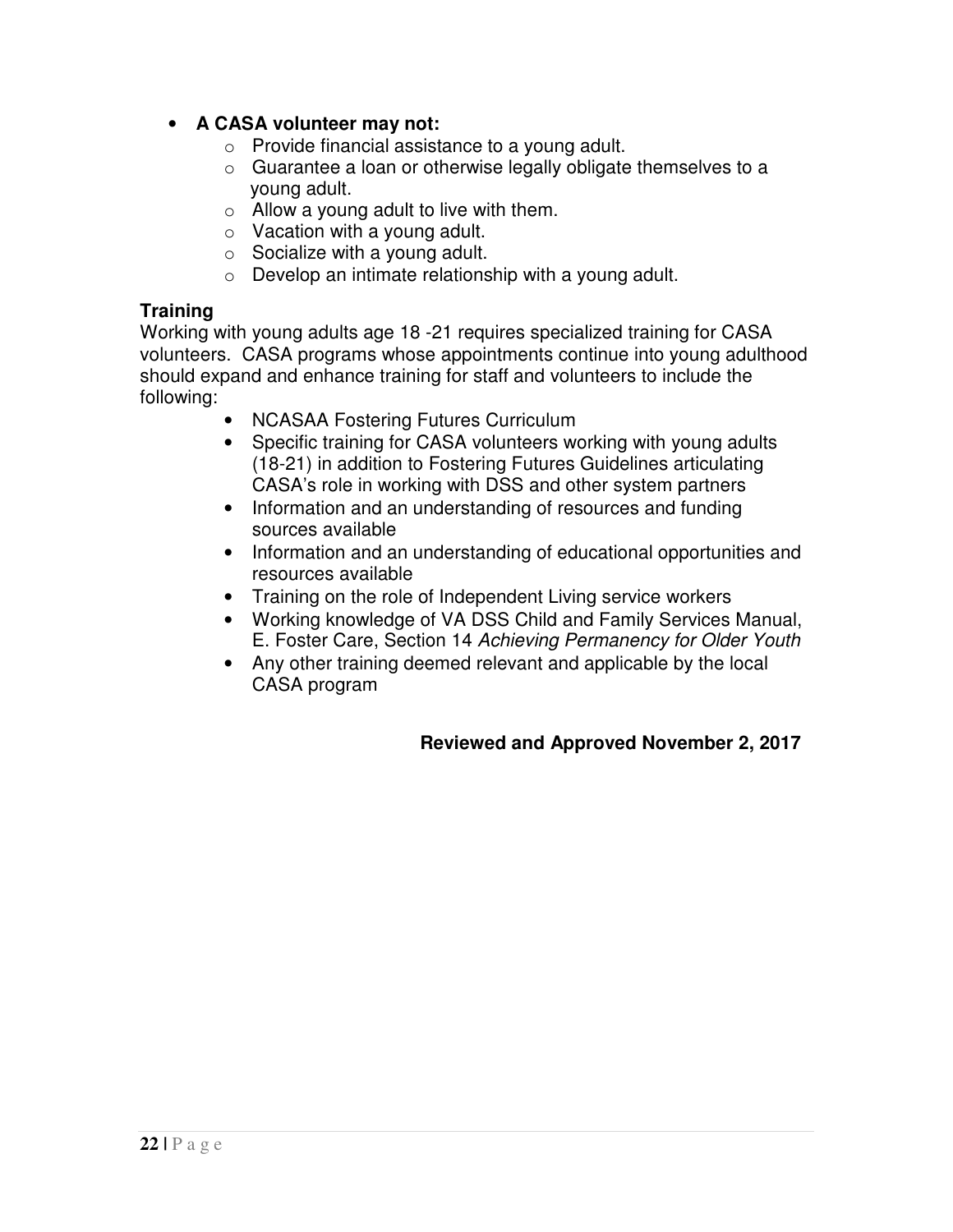### **XI. The Use of Social Media and Social Networking in CASA Programs**

### **Purpose**

Local CASA programs must develop clear communication guidelines for use of social networking and social media both inside and outside of the work environment. This policy is not intended to provide guidance on the use of social networking and social media as a tool for fund raising, volunteer recruitment or marketing or the use of social media in CASA investigations. Further, this policy does not provide guidance on the use of electronic communication such as email, texts and voice mail or internet based telecommunications.

### **Scope and Application**

The policy is intended to provide guidance for acceptable communication when using social media and social networking as it relates to local CASA program employees, volunteers, and board members.

Social media and social networking include, but are not limited to, websites and all forms of online community activities such as social networks, message boards, blogs, conversation pages, web based apps and chat rooms.

Postings include, but are not limited to, content (includes text and photographs) an individual shares on a social media site or the act of publishing content on a site. This includes postings on official CASA program social networking sites or personal social networking sites.

No user shall have any expectation of privacy in any message, file, image or data created, sent, retrieved or posted utilizing social media regardless of privacy settings.

### **Policy**

- A) CASA employees, volunteers and board members are expected to conduct themselves in a manner that is consistent with all other requirements for ethical standards of conduct and professional behavior as determined by the CASA program's policies and procedures. This includes all interactions in person and on social media.
- B) Local CASA programs should develop policies ensuring compliance with this policy by staff members and volunteers.